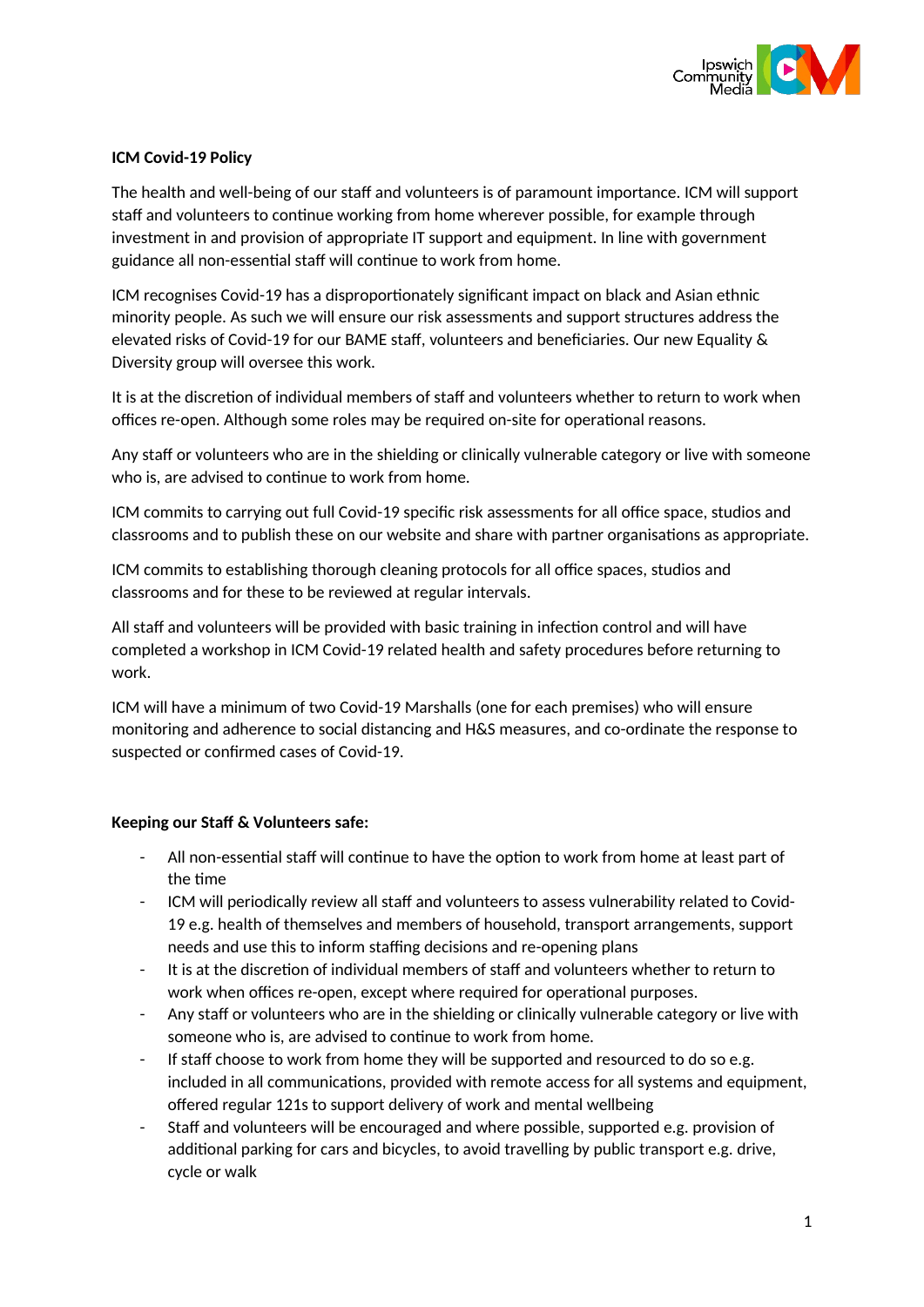

- All Staff and volunteers to complete a Covid19 lateral flow test at home before travelling to office / to deliver face to face activity and log results on NHS app or website.
- All Staff and volunteers will be encouraged to receive the Covid19 vaccine
- All staff and volunteers to have their temperature checked on arrival each day
- All staff and volunteers to sign in on arrival and where possible scan the NHS barcode for the Test and Trace app
- All staff and volunteers to wear face coverings in shared spaces e.g. corridors, kitchen, toilets etc while on site, unless exempted due to medical condition.

#### **Keeping our community safe:**

- Any beneficiaries who are in the shielding or clinically vulnerable category or live with someone who is, are asked to notify ICM of this and advised to stay at home, and if possible, join in projects remotely. ICM will make every effort to provide virtual delivery.
- Any beneficiaries who are in an at risk group e.g. BAME, pregnant etc are advised to stay at home, and if possible, to join in projects remotely.
- All beneficiaries and parents/carers to be informed via multiple channels of ICM's Covid-19 protocols and changes to lessons, office layout etc before resumption of projects and given an opportunity to ask questions
- All visitors asked to wear face coverings while on-site, unless they are exempted due to medical condition
- All visitors to have their temperature taken on arrival
- All visitors to sign in on arrival and confirm absence of symptoms
- Government and PHE guidance on Health and Safety will be made available on our website and at all ICM premises in multiple languages to ensure maximum comprehension.
- Staff trained in First Aid, Health & Safety and Fire Wardens to be reviewed to ensure sufficient cover at all premises
- ICM's safeguarding policies and procedures reviewed and updated to respond to additional risks created by Covid-19

# **Distancing:**

- ICM will ensure wherever possible 1m distancing is maintained between everyone on the premises
- Work stations will not be shared
- Hot desks will be avoided where possible, and where not, will be cleaned and sanitised between different occupants including shared equipment
- Good ventilation is essential at all times and particular during this period. As far as possible windows and doors will be left open to provide a flow of fresh air
- Furniture and desks will be re-arranged to provide minimum 1m distance between people
- Where possible workstations will be arranged so people are seated back to back or side on to minimise face to face contact
- Signage will be displayed throughout the premises to remind people of the social distancing guidance
- Floor tape or paint will be used to mark areas to help people keep to a 1m distance
- Where possible one-way traffic through the premises will be set up
- Where possible visitors will be by appointment only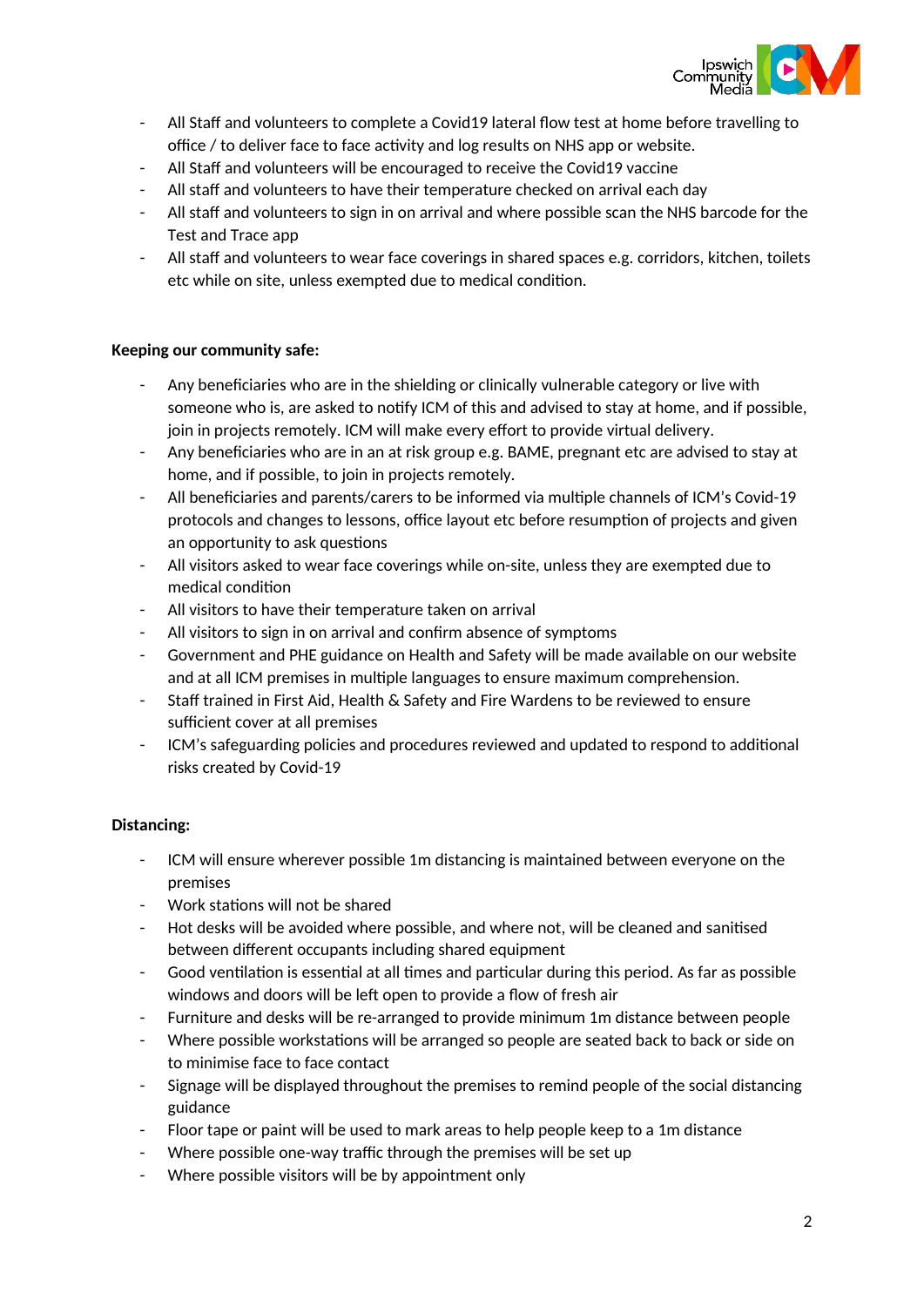

Maximum capacity for each room will be determined and signage prominently displayed outside each room to advise of maximum capacity at any given time

# **Where 1m distancing cannot be established, ICM will do everything practical to manage transmission risk by:**

- Conducting a risk assessment to consider whether an activity needs to continue or can be delivered virtually instead
- Keep the activity time involved as short as possible
- Requesting staff, volunteers and beneficiaries to use them for the duration of the activity
- Where appropriate setting up Perspex screens to reduce transmission risk
- Stagger arrival and departure times
- Use back-to-back or side-to-side working whenever possible
- Reduce the number of people each person has contact with by using 'fixed teams or partnering'
- Reducing transmission risk by making entrance ways and corridors 'one way' where possible, while recognising that brief, transitory contact, such as passing in a corridor, is low risk.

# **Visitors to ICM offices:**

- All meetings both internal and external will, where possible, be arranged virtually to minimise transmission risk
- Visitors will be asked to make appointments in advance so social distancing can be maintained as much as possible
- All visitors will have their temperature checked with a handheld device on arrival. If their temperature is 37.8C or above they will be requested to return home and advised to get a Covid19 test.
- All visitors will be made aware of social distancing guidance and hygiene guidance on arrival and where possible in advance e.g. email with links to website
- All visitors will be asked to wear face coverings, unless exempted due to medical condition
- Visitors in buildings will be strictly limited to ensure 1m distancing where possible
- All visitors will be asked to sign-in using our form, and provide at least one contact detail, have their temperature taken and declare in writing that neither they nor anyone in their household has Covid19 symptoms.
- All visitors will be asked to scan the barcode for the NHS Test and Trace app to register their visit
- We will provide translations of key hygiene and health and safety information for visitors where appropriate
- Delivery drivers should remain in their vehicles if the load will allow it and must wash or clean their hands before unloading goods and materials

# **Hygiene:**

- ICM will develop a Covid-19 cleaning, handwashing and hygiene procedure

- Staff, volunteers, beneficiaries and visitors will be asked to follow [guidance on hand washing](https://www.nhs.uk/live-well/healthy-body/best-way-to-wash-your-hands/) and hygiene via information posters and on arrival at premises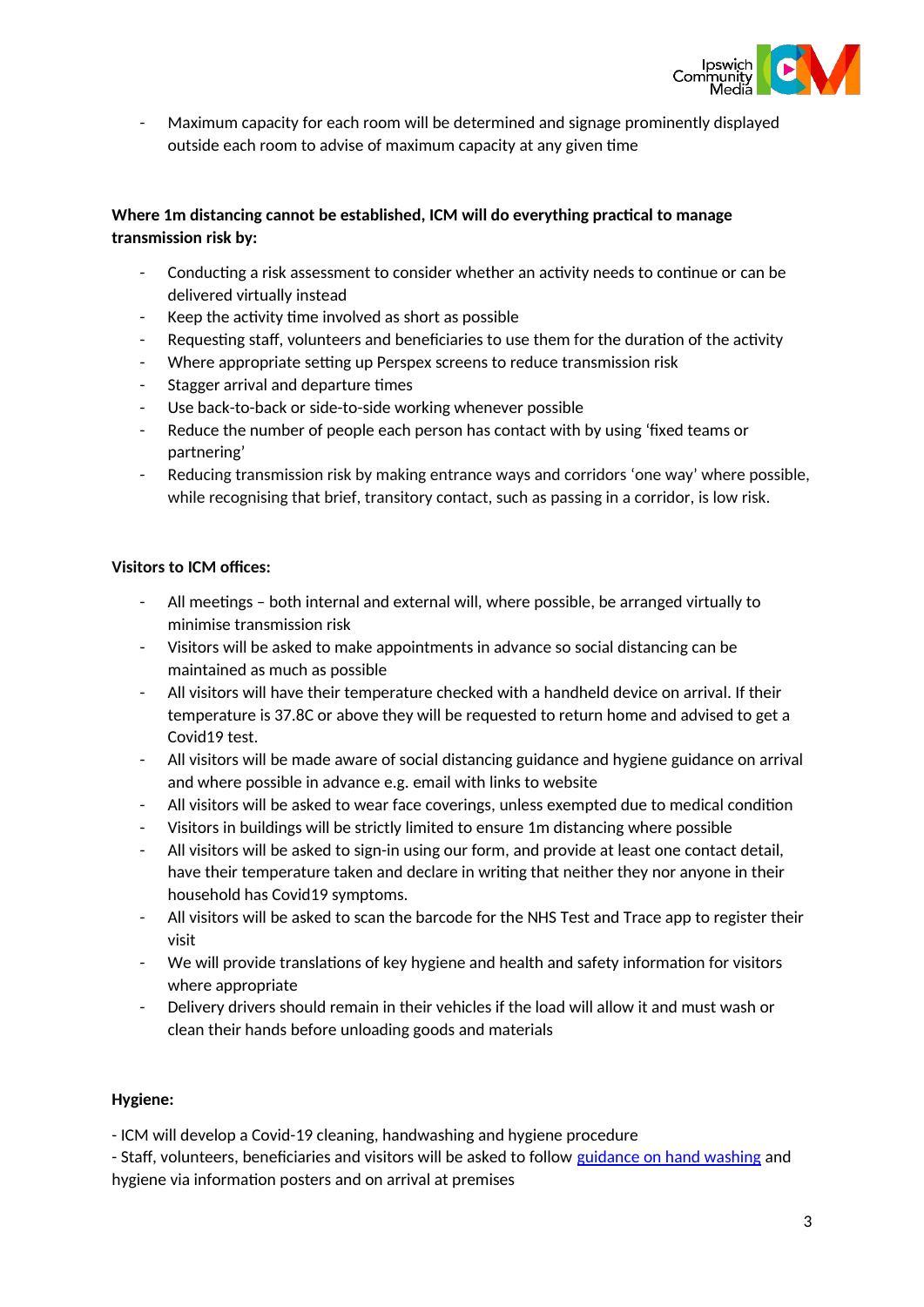

- Hand sanitiser will be available in every room

- All surfaces in classrooms and studios will be cleaned and disinfected after each lesson

- All staff and volunteers will receive training in infection control and Covid-19 related Health and Safety

- Enhanced cleaning protocols will be implemented for busy areas eg. Reception, kitchen, toilets
- ICM will provide hand drying facilities at all sinks either paper towels or electric dryers
- ICM will ensure a continuous long-term supply of necessary PPE and secure storage

### **Illness of Staff, Volunteers and/or Beneficiaries:**

### **Testing and Vaccinations:**

- All Staff and volunteers will be required to order self-testing lateral flow kits to keep at home and use in advance of visiting our offices or delivering work face to face and/or twice a week.
- All test results will be uploaded to the NHS app or website
- If any staff member or volunteer tests positive they must inform one of the ICM Directors immediately
- All suspected and confirmed cases of Covid19 will be logged in the Covid19 incident report spreadsheet
- All Staff and volunteers will be encouraged to receive the Covid19 vaccine

#### **The main symptoms of coronavirus are:**

 High temperature – this means you feel hot to touch on your chest or back (you do not need to measure your temperature)

- New, continuous cough this means coughing a lot for more than an hour, or 3 or more coughing episodes in 24 hours (if you usually have a cough, it may be worse than usual)
- Loss or change to your sense of smell or taste this means you've noticed you cannot smell or taste anything, or things smell or taste different to normal

# **If a member of staff or volunteer develops symptoms of Covid-19 (high temperature, new, continuous cough or loss of/change to taste or smell):**

- They must inform one of the ICM Directors immediately, self-isolate and [order a PCR test via](https://www.gov.uk/get-coronavirus-test) [Gov.uk](https://www.gov.uk/get-coronavirus-test) .
- If someone on-site develops symptoms ICM will provide an isolation space for affected individual to wait until can be collected
- ICM will follow Covid-19 cleaning protocol to sanitise all areas occupied/used by affected individual
- ICM will contact relevant staff, volunteers and beneficiaries who have had close contact with the affected person in the last 48 hours to advise them of the situation and agree necessary precautions as a result.
- ICM will inform relevant partner organisations immediately of potential risk and agree a working protocol.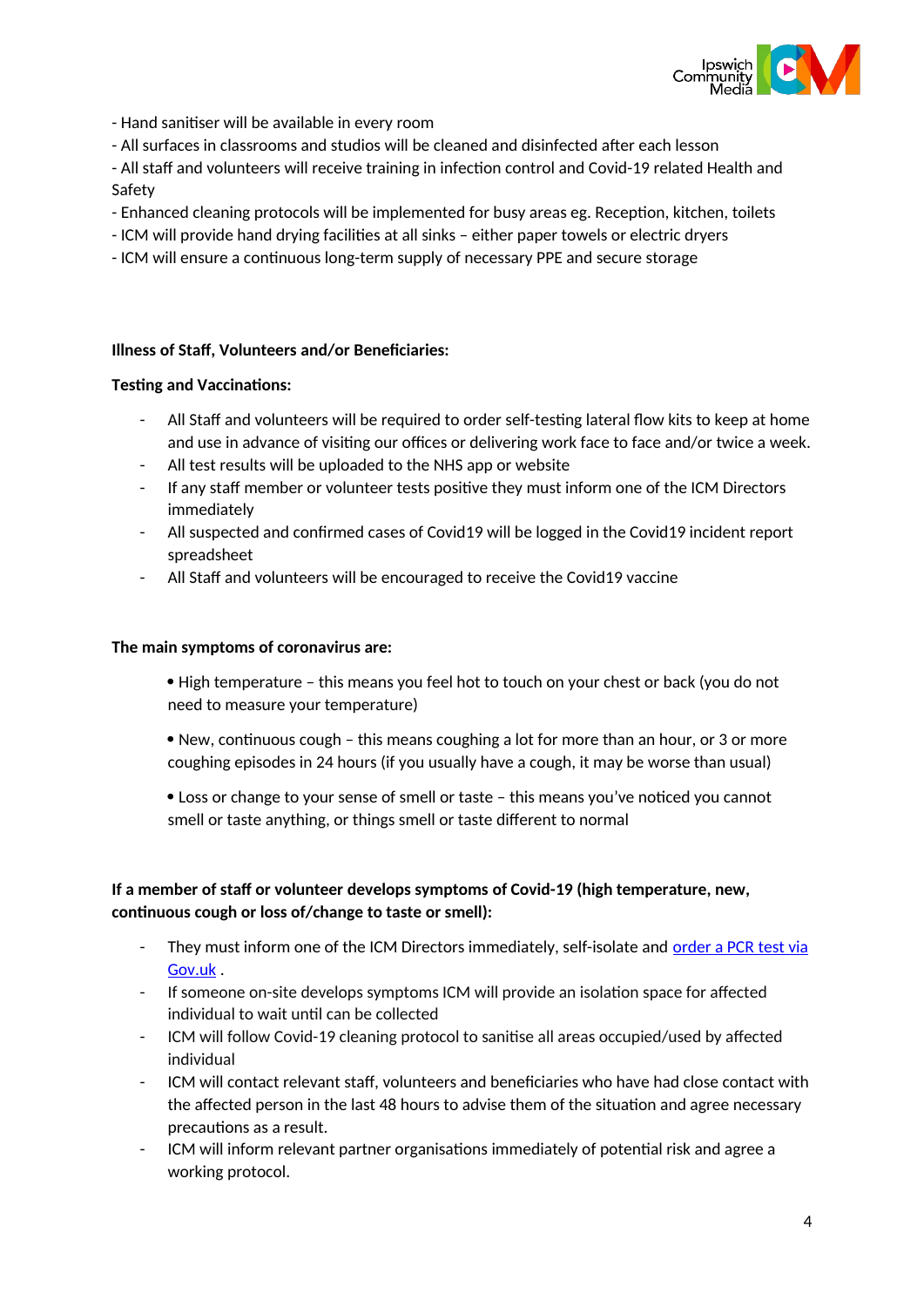

- The incident will be reported in the Covid19 incident report spreadsheet

# **If a member of staff or volunteer tests positive for Covid-19 within 48 hours of attending our premises or projects face to face:**

- Inform one of the ICM Directors immediately and self-isolate for 10 days
- ICM will follow Covid-19 cleaning protocol to sanitise all areas occupied/used by affected individual
- ICM will inform all relevant partner organisations immediately
- ICM will arrange for payment of statutory sick pay in line with Government guidance
- ICM will inform relevant staff and volunteers immediately and all will be required to report their health status daily to their manager to monitor for any further cases.
- ICM will take responsibility for arranging cover, postponing work etc as appropriate
- The incident will be reported in the Covid19 incident report spreadsheet

#### **If a beneficiary develops symptoms or tests positive within 48 hours of visiting our premises:**

- They must inform ICM immediately
- ICM will contact all relevant staff and volunteers and fellow beneficiaries who have had close contact with the infected individual in the past 48 hours.
- ICM will inform relevant partner organisations immediately of potential risk and agree a working protocol
- The incident will be reported in the Covid19 incident report spreadsheet

# **If a staff member, volunteer or beneficiary lives with someone who has symptoms of Covid19, or has tested positive for Covid19, they should:**

- Get [a PCR test on Gov.uk](https://www.gov.uk/get-coronavirus-test) to check if they have Covid19 themselves
- Inform one of the ICM Directors
- Avoid coming to ICM premises or delivery face to face work
- Follow advice on [how to avoid catching and spreading Covid19](https://www.nhs.uk/conditions/coronavirus-covid-19/how-to-avoid-catching-and-spreading-coronavirus-covid-19/)
- Consider limiting contact with [people who are at higher risk of Covid19](https://www.nhs.uk/conditions/coronavirus-covid-19/people-at-higher-risk/)

# **Staff, volunteers or beneficiaries who live with someone who has symptoms of Covid19 or has tested positive for Covid19 may not need to self-isolate if any of the following apply:**

- The staff member, volunteer or beneficiary is fully vaccinated this means 14 days have passed since your final dose of Covid19 vaccine by the NHS
- You're under 18 years old
- You're taking part or have taken part in a Covid19 vaccine trial
- You're note able to get vaccinated for medical reasons

#### **Communication and Wellbeing**